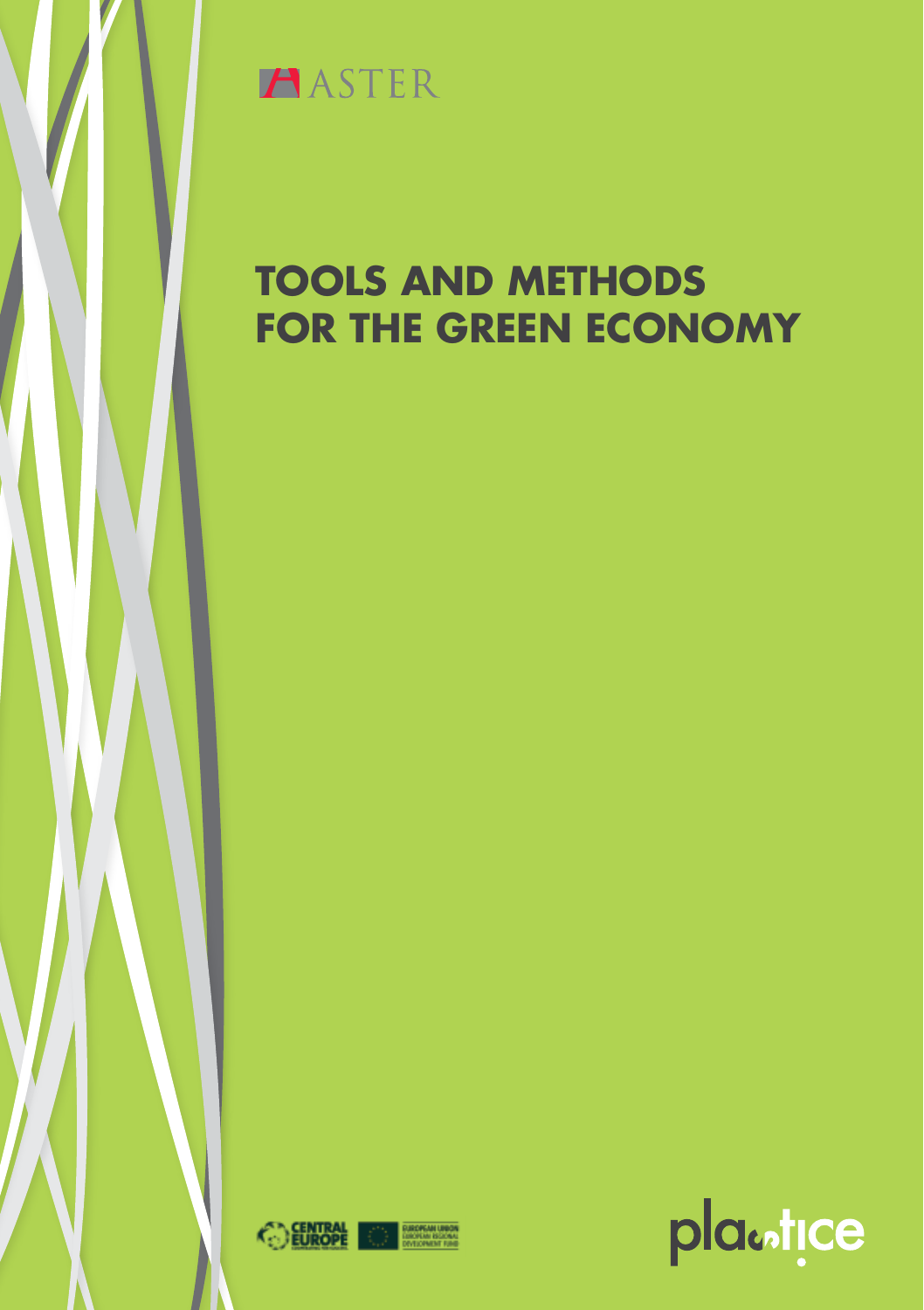*Authors:* Maria I. Litido & Gaia Righini, ENEA Italian National Agency for New Technologies, Energy and Sustainable Economic Development, Bologna, Italy (February 2013)

*Executive coordination*: Aster

May 2013

This publication is implemented through the PLASTiCE project - **www.plastice.org**, CENTRAL-EUROPE programme co-financed by the ERDF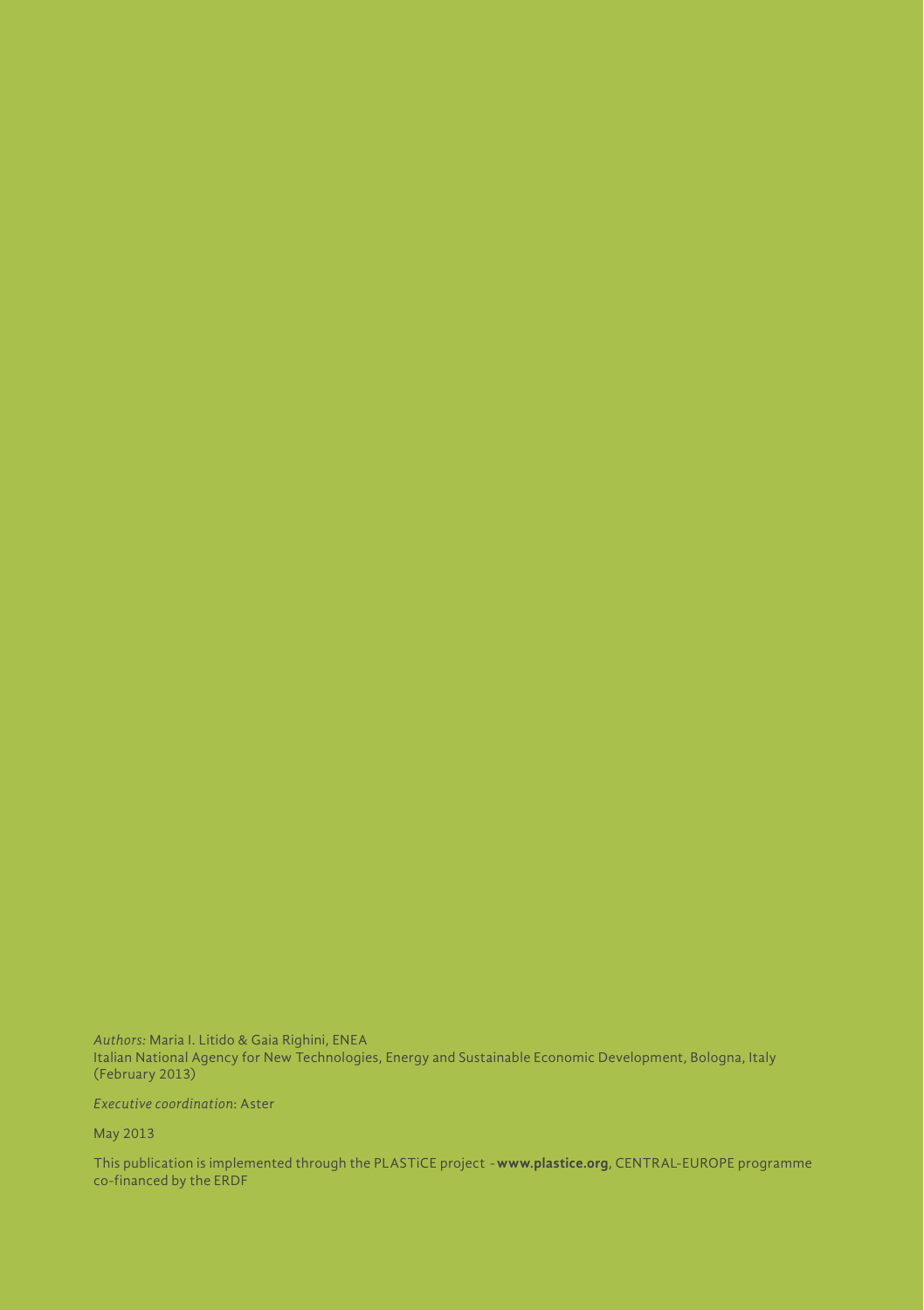The pathway of a sustainable economic development, carried out during the last two decades, has delivered several technological and methodological tools which became a key "tool box" for the industrial system and Public Administrations (local government) which act as principal drivers and managers of sustainable land services. The recent economic crisis (2008-2009) and the global climate change are increasing the interest and concern of common people and policy makers about availability and efficiency of the tools to integrate economy with social equity, reducing the environmental risks and the ecological scarcities.

These tools are useful to deliver a really sustainable product or service, and contribute to define the Green Economy as a "growth in income and employment driven by public and private investments that reduce carbon emissions and pollution, enhance energy and resource efficiency, and prevent the loss of biodiversity and ecosystem services" (http://www.unep.org/greeneconomy/AboutGEI/WhatisGEI/tabid/29784/Default.aspx). Moreover, the impact assessment of products and services on the environment and society is crucial to define their sustainability and thus to derive the choices of the consumers, the end users and Public Authorities responsible for land governance. Private enterprises and industries are, instead, the target to improve the environmental added value of products in terms of the competitiveness and the new potential markets.

Since the 2002 Johannesburg World Summit, the international community is stimulating a transition of productions and consumption standards towards environmental sustainability by means of appropriate 'green' programmes and actions. The UNEP recent report $1$ discusses a number of recommendations that would provide the necessary conditions for a successful transition to a green economy such as green investment and sustainable consumption patterns through tax incentives and market-based instruments, green public procurements, promotion of the trade of green goods and services, investment and subsidies on measures that promote the greening of the economy, education and training, public building, energy efficiency. However, a transition to a green economy should be supported by the necessary policy measures and the enabling conditions and it should be financed primarily by private investments, although public finance would be needed to initiate the transition.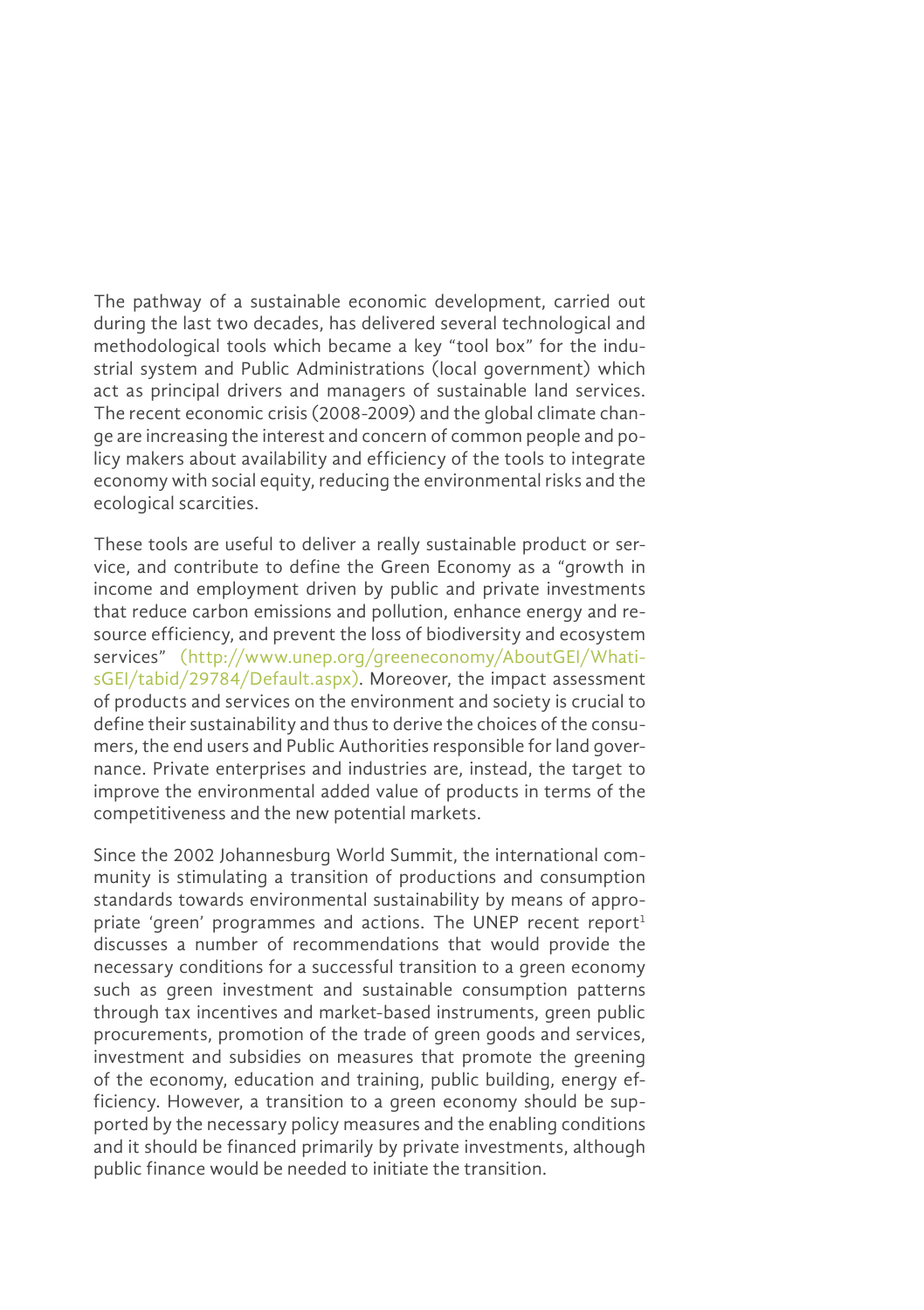The most relevant event in 2012 on the Sustainable Development themes, **Rio+20**<sup>2</sup>, starting from the pathway of the twenties last years, has reaffirmed the global challenges facing the world today, and indicated the necessary actions at political level: to address an inclusive green economy in the context of sustainable development and poverty eradication, and the institutional framework for sustainable development.

The green economy has been recognised as one of the most important available tools able to provide options for policymaking without becoming a rigid set of rules. It should contribute to eradicating poverty as well as sustained economic growth, enhancing social inclusion, improving human welfare, creating opportunities for employment and decent work for all, while maintaining the healthy functioning of the Earth's ecosystems and enhancing our ability to manage natural resources sustainably, increasing resource efficiency and reducing waste (ref. A).

European Union has addressed a sustainable consumption and production approach as a prior and crucial challenge in the current decade. The main goal would be to improve the environmental performances of the products and to increase the demand of the low impact technologies and services using several synergic approaches on the policy measures, subsidies on the ecolabels products, multilateral environmental agreements. Each Member State should have adopted several strategies through framework programs, national action plans and regulatory intervention on clusters and product chains in order to boost the regional excellences, the environmental driven performances and the improvements in the local governance.

Finally, the Council of European Union, after Rio+20, has affirmed the intention of designating a UN Member State body, taking any necessary steps towards the full, effective and timely operationalization of the "10-Year Framework of Programmes on Sustainable Consumption and Production"<sup>3</sup> adopted at Rio+20, which contains decisions on SCP (Sustainable Consumption and Production) agreed at the global level that should be implemented as soon as possible in the coming years; it has also confirmed its determination to work for its successful implementation (ref. B, C).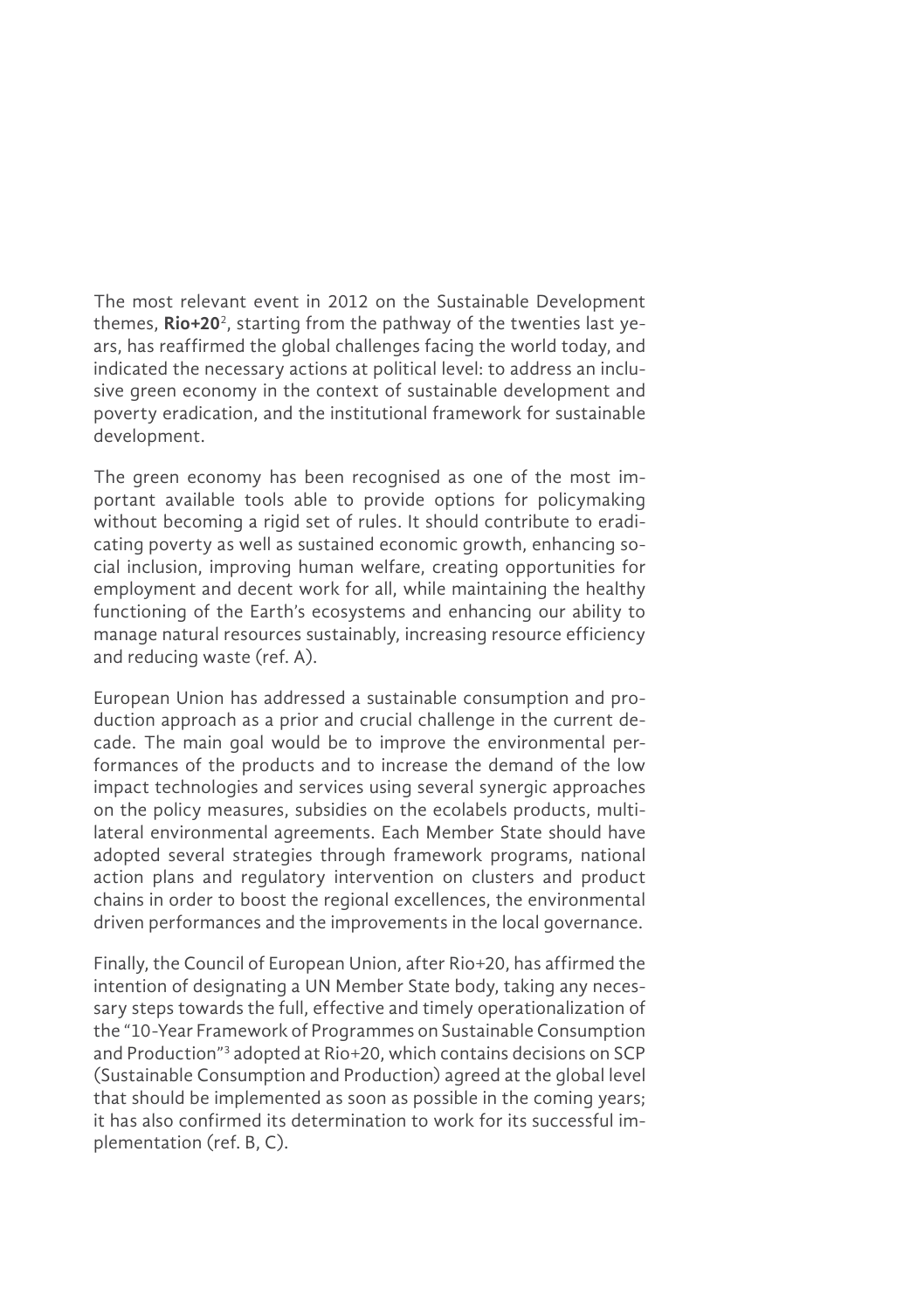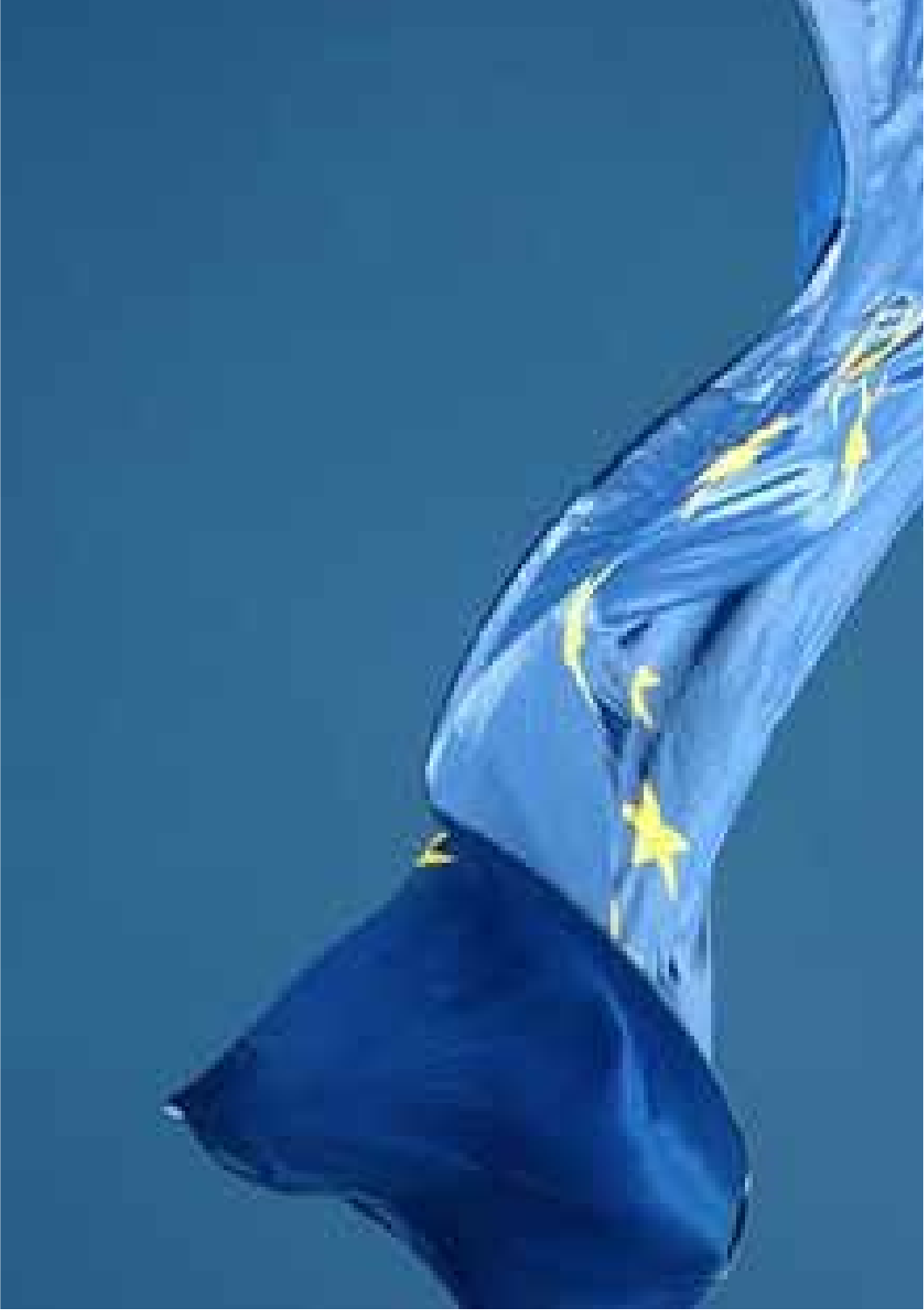According to the orientation<sup>4</sup> of the European Commission, **strengthening the research on sustainable development and the link between science and policy** are strategic targets to foster a factual Green Economy. It should be based on:

**Green Management:** the systems of governance need efficient policies, regulators and control mechanisms which are going to be more and more crucial in next years to foster effective change in business models. The use of mandatory or voluntary tools will support this change and the training of stakeholders and operators will be fundamental for the real mainstreaming of the environmental governance as a cross-cutting action in all sectors of interest.

**Green Production:** there is a continuous need of enterprises committed in a sustainable way for the manufacture of high ecological value products and services. This objective is fostered by the enhancement of the industrial driven research and the setup of efficient, adequate and simple to use tools and methods. Moreover, the correct dissemination of the results and the appropriate communication to the citizens about the sustainable economic development can contribute to avoid the upcoming green washing actions.

**Green Lifestyle:** the sustainable consumption addressed by European policies should target the growth of a new kind of consumer, a change of lifestyle and a different way of economic models implementation.

**Green Technology:** the contribution of innovation technology is a key issue, and it involves the development of adequate tools for the implementation of useful and environment-friendly technologies in compliance with the decrease of pollution and the sustainable exploitation of natural resources.

The identified key tools can be grouped in four main categories:

- 1. Tools for a sustainable governance,
- 2. Tools and methods for the environmental, economic and social assessment,
- 3. Tools for the environmental management and certifications,
- 4. Tools for the sustainable design.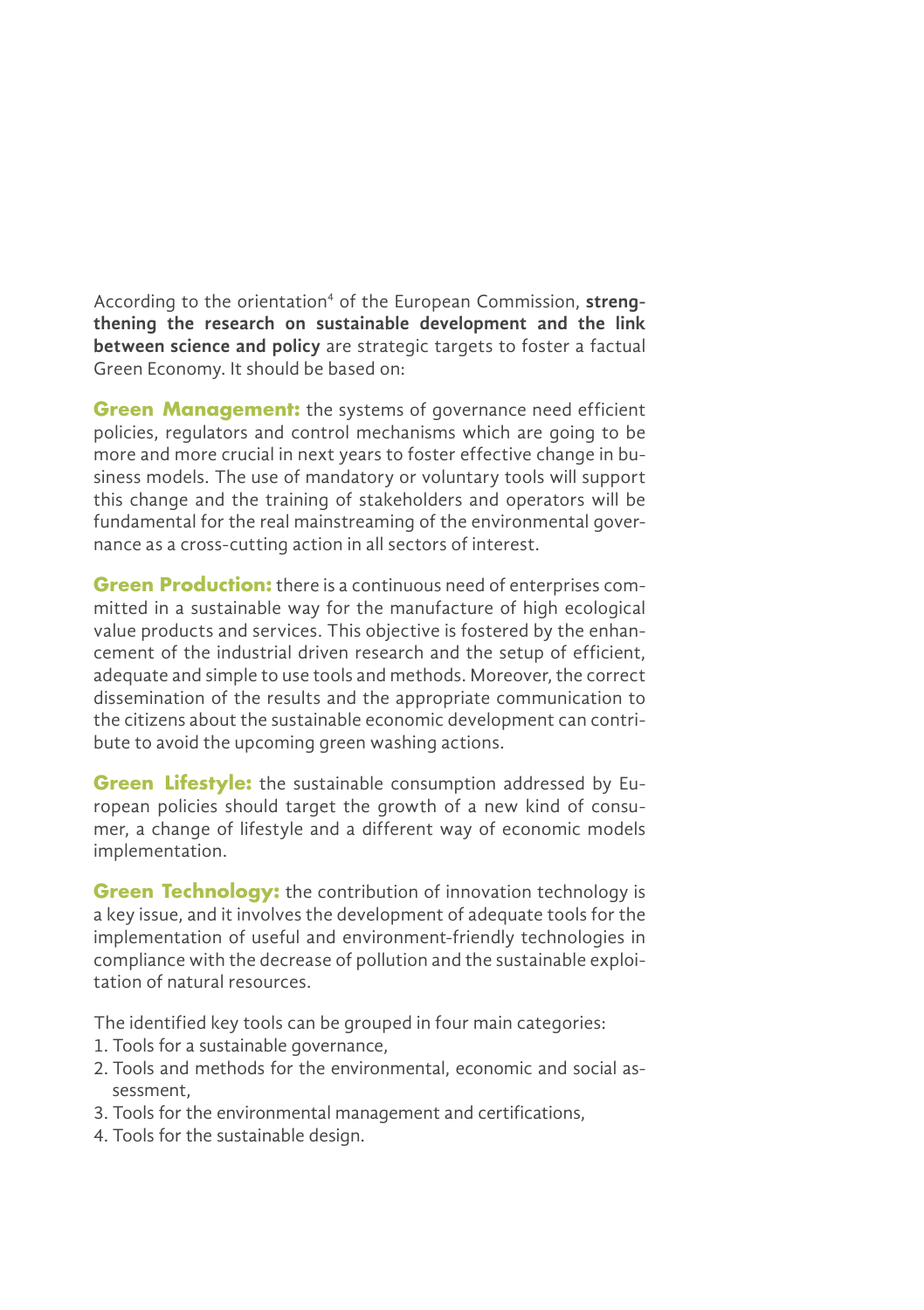# **1.** Tools for a sustainable governance

At first, a "command and control" approach has characterised the track of sustainable development built up on new environmental driven regulations and legislations; thereafter, several voluntary tools have been set up and applied by enterprises and organisations to improve their environmental performances.

The Environmental Impact Assessment (EIA) and the Strategic Environmental Assessment (SEA) are the most important mandatory tools. The EIA is an assessment of the possible positive or negative impact that a proposed project may have on a sustainable development, consisting of the environmental, social and economic aspects, and it rapidly have become a keystone of the European legislation for the environment. The SEA is a systematic decision support process, aiming to ensure that environmental and, if possible, other sustainability aspects are considered effectively in policy, plan and programme making.

Major lacks in EIA reports still concern the difficulty to address the impacts on environmental components as a whole system according to an holistic approach for the evaluation of a project.

Moreover the legislation on EIA and SEA is experiencing several modifications both at national and local level causing adjustments in administrative procedures and the need for a new scientific expertise.

The quantity and the quality of products and services are responsible of the high consumption of resources and energy and other environmental impacts that should be adequately evaluated by analysing their entire life cycle of them (e.g. extraction of raw materials, production, distribution, usage, end of life). In fact, several improvements are envisaged as a consequence of the innovation in technologies and a better organization of the production chain.

The European Commission is promoting an integrated approach for environmental policies in order to support prevention and decreasing of impacts by means of the coordination of existing tools and regulation (e.g. taxes, subsidies, procurements) and their implementation in products and services. This approach is evident in the "Sustainable Consumption and Production and Sustainable Industrial Policy Action Plan", published by the Commission in 2008 (ref. C), which intends to be a dynamic framework to improve the energy and environmental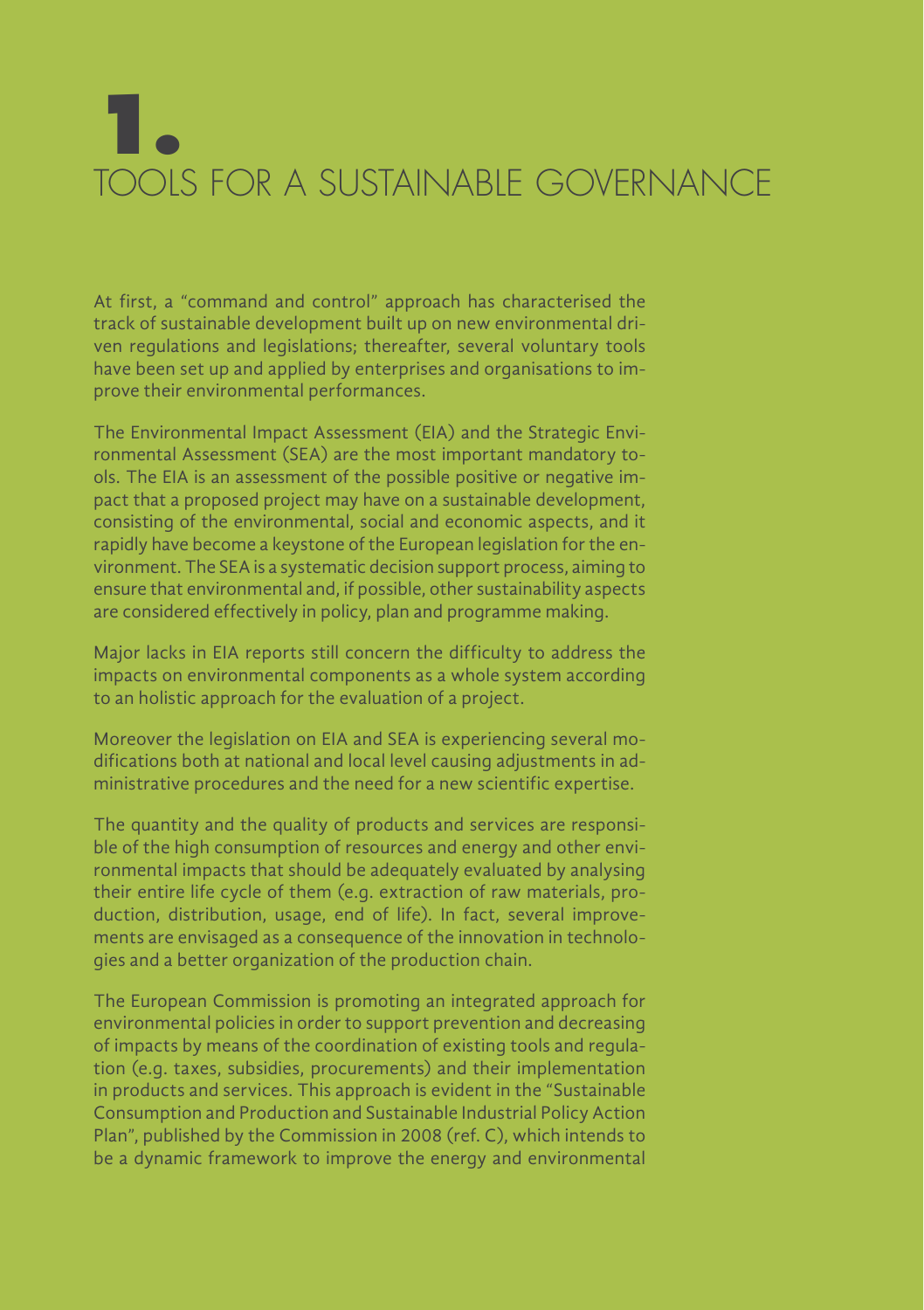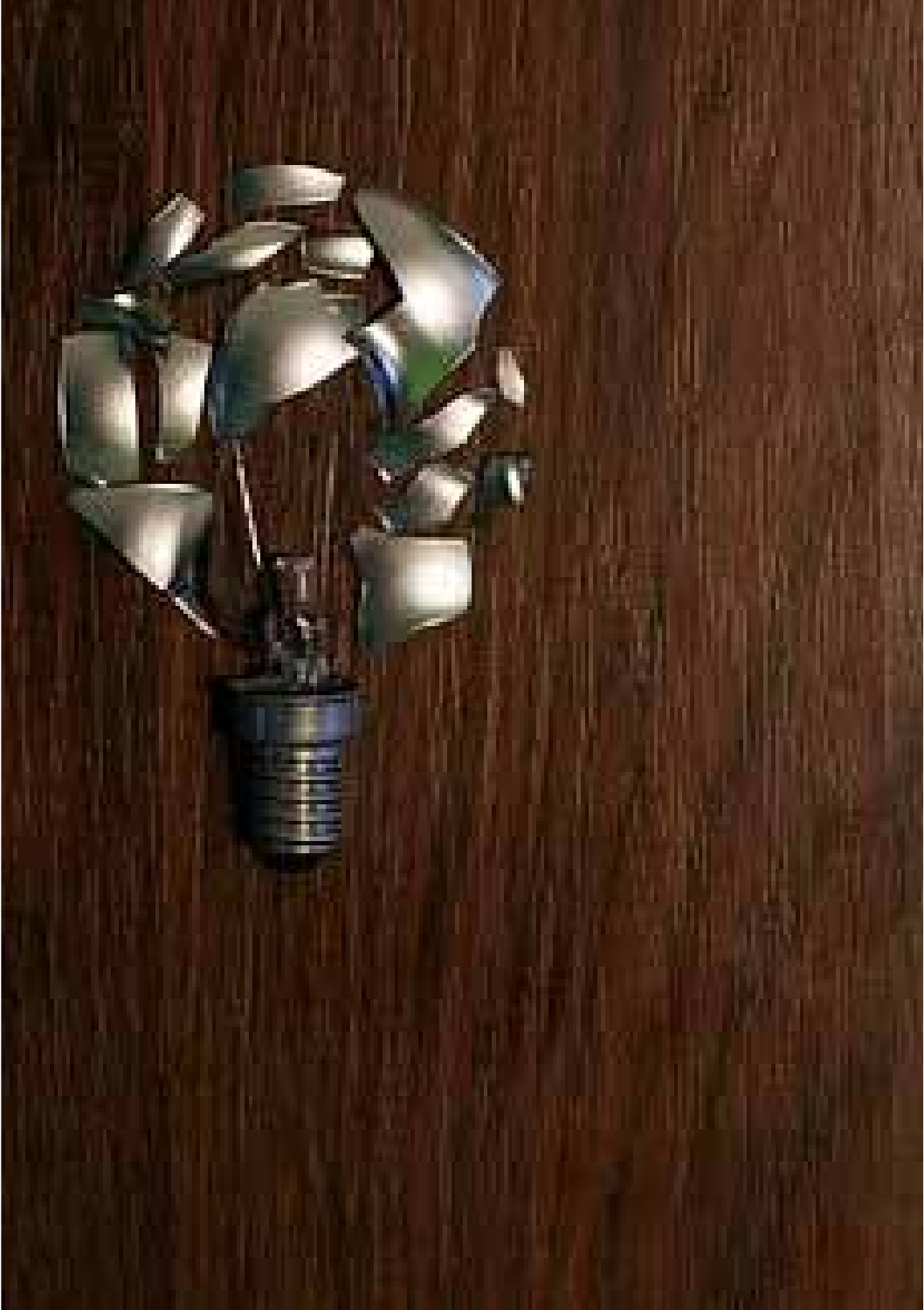performance of products and to foster their uptake by consumers. The approach will address products that have high potential for reducing environmental impacts. The challenge is to create a virtuous circle by improving the overall environmental performance of the products throughout their life-cycle, promoting and stimulating the demand of sustainable products and production technologies and helping consumers to make proper choices.

**Green Public Procurement** (GPP) (ref. D, E) is a voluntary instrument defined in the Communication (COM (2008) 400) "Public procurement for a better environment" as "a process whereby public authorities seek to procure goods, services and works with a reduced environmental impact throughout their life cycle when compared to goods, services and works with the same primary function that would otherwise be procured." GPP will be further strengthened by voluntary measures, which will act as a complement to the mandatory measures described above, consistent with the rules of the Internal Market.

European Commission has established the criteria (ref. F) for some types of products based on data from an evidence, on existing ecolabel criteria and on the information collected from stakeholders of industry, civil society and Member States. The evidence based uses available scientific information and data, adopts a life-cycle approach and engages stakeholders who meet to discuss issues and develop consensus. Moreover, Member States should adopt their own and specific National Action Plans for the national criteria definition according to the European ones in order to harmonize the Internal Market. The Italian National Action Plan was approved by the Italian Ministry for Environment and Territory and Sea in 2008 (ref. G); one of the main objectives was to identify the priority market categories for the development of the "Minimal Environmental Criteria (CAM)" (ref. H). The research activities in this field includes the setup of BREF (Bat References), the identification of minimal criteria on wide variety of products categories and the circulation of BAT (Best Available Techniques) in each production sector.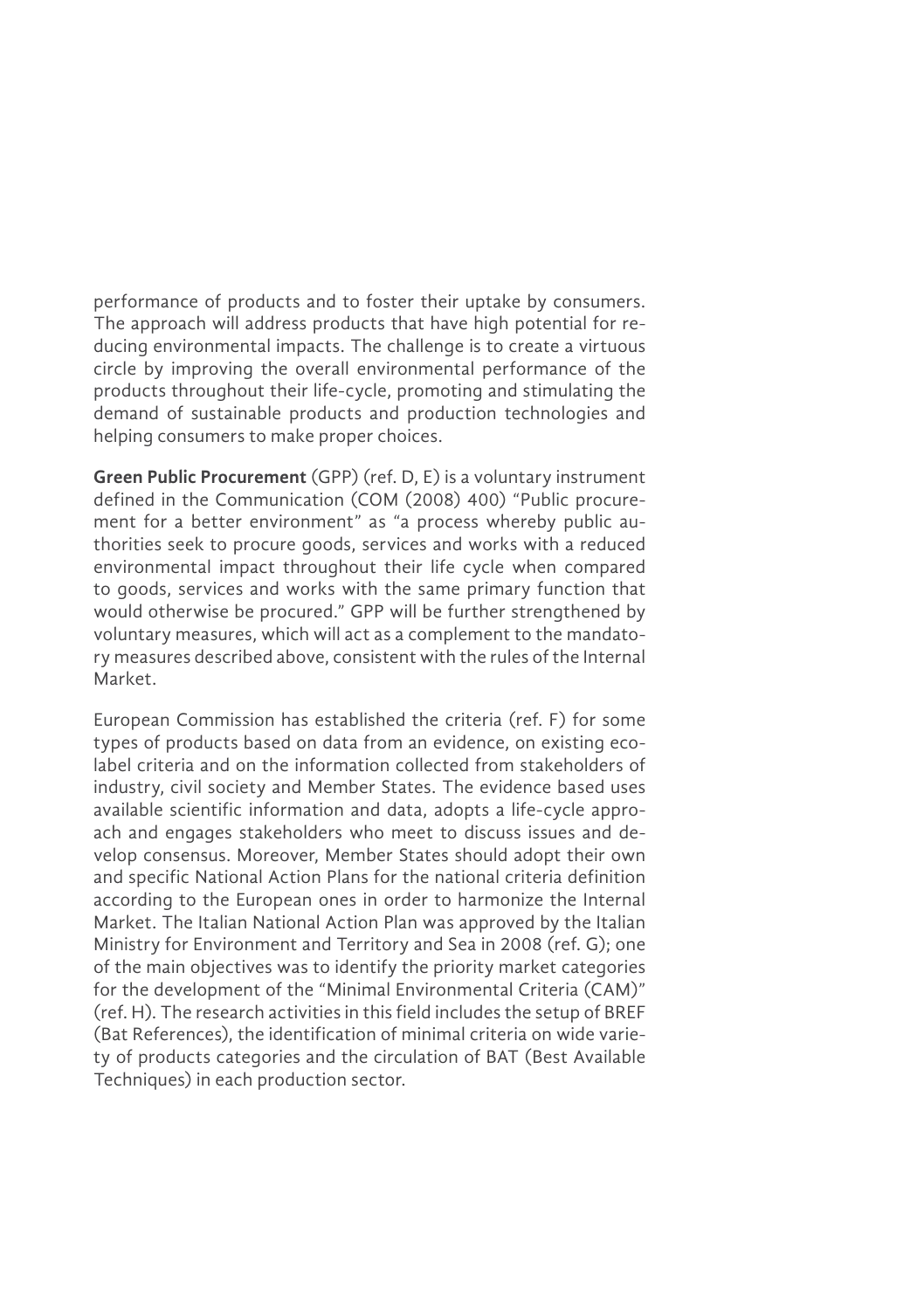### **2.** Methods and tools for environmental, economic and social assessment

The **Life Cycle Assessment** (LCA) methodology is one of the most widespread and proficient approach as a standard ISO 140405 ; it allows to perform an environmental impact assessment of a product "from cradle to grave", including the extraction and processing of raw materials, the manufacture, the transport and distribution, the use and re-use, the collection, the storage, the recovery or recycle, the final disposal of wastes.

International organisations such as UNEP $^6$  and SETAC<sup>7</sup> are currently carried out several initiative to widespread the life cycle approach (Life Cycle Initiative) (ref. I) and to support the development of principles and practices for protection, enhancement and management of sustainable environmental quality and ecosystem integrity. In this framework the European Platform on Life Cycle Assessment (EPLCA) (ref. J) was sponsored by the European Commission, allowing the development of several useful tools as a dedicated handbook (ILCD Handbook) and the European LCA database (ELCD database). The Life Cycle Thinking approach applied to products and services is envisaged to be the winning one to reach the major abatement of pollution and consumption of the natural resources.

In the framework of the sustainable development, **the environmental modelling** has a fundamental role to gain a better understanding of the territory as a whole and the environmental impacts and risks, to define strategies and policies, to support innovation technology.

In particular the integrated atmospheric modelling systems provide fundamental elements for counting the environmental impacts induced by the production such as the emissions of carbon dioxide CO $_{\textrm{\tiny{2'}}}$ nitrous oxide N<sub>2</sub>O, methane CH<sub>4</sub>, nitrogen oxides NOx, sulphur oxides SOx, ammonia NH<sub>3</sub>, carbon monoxide CO, particulate matter, lead Pb. Moreover the assessment of the impacts of the major emissions on the human health and vegetation could be addressed allowing the definition of aggregated parameters such as "greenhouse effects", "acidification", "tropospheric ozone".

In Italy the Decree 155/2010 accomplishes the European Directive 2008/50/CE on ambient air quality and cleaner air for Europe which aims at the protection of human health and the environment. The emissions in atmosphere are one of the most important parameters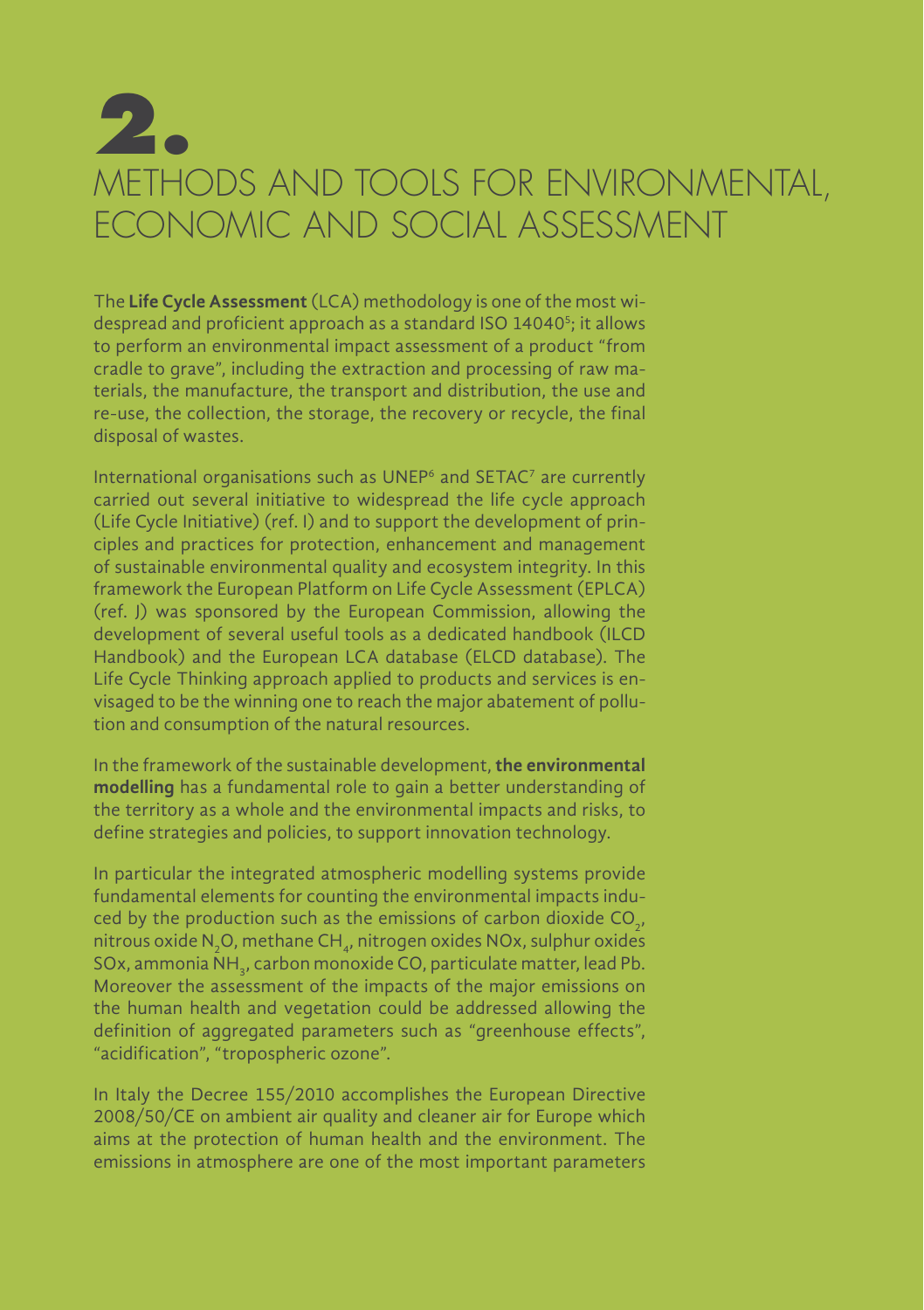of the Environmental Accounts (EA) used in the Regional Accounting Matrix (RAMEA) (ref. K). This is an account scheme that allows to perform integrated analysis of economic and environmental datasets in support to specific regional policies concerning the environmental sustainability of the productive system.

The air quality assessment is addressed through the characterization of atmospheric pollutants and the simulation of their fate and transport in atmosphere. The Integrated Assessment Modelling System MINNI8 (ref. L, M), developed by ENEA (Italian National Agency for New Technologies, Energy and Sustainable Economic Development) on behalf of the Italian Ministry for Environment and Territory and Sea, has been implemented at national scale to simulate the dispersion of the principal atmospheric pollutants and to assess the costs and efficiency of alternative emissions' scenarios.

The use of the integrated assessment modelling systems to support policies for the emissions reduction is well-known in the framework of UNECE<sup>9</sup> initiative for the revision of the Gothenburg Protocol and in the programmes<sup>10</sup> promoted by the European Commission. Indeed, there is a trend towards the implementation of the environmental models for the translation of the energy and productions scenarios into the emissions scenarios and greenhouse gases impacts, in order to define specific strategies for the reduction of atmospheric pollution.

In the framework of an ecosystemic approach, the development of several tools for the integration of atmospheric modelling systems with impact assessment and cost/benefit analysis is a step ahead to foster the assimilation of sustainable environmental objectives in the local policies and the socio-economic development plans.

Furthermore, the application of the multimedia models for the analysis of the concentration and dispersion of the major pollutants in air, water and soil, represents a key priority to drive a thorough understanding of the environment as a whole.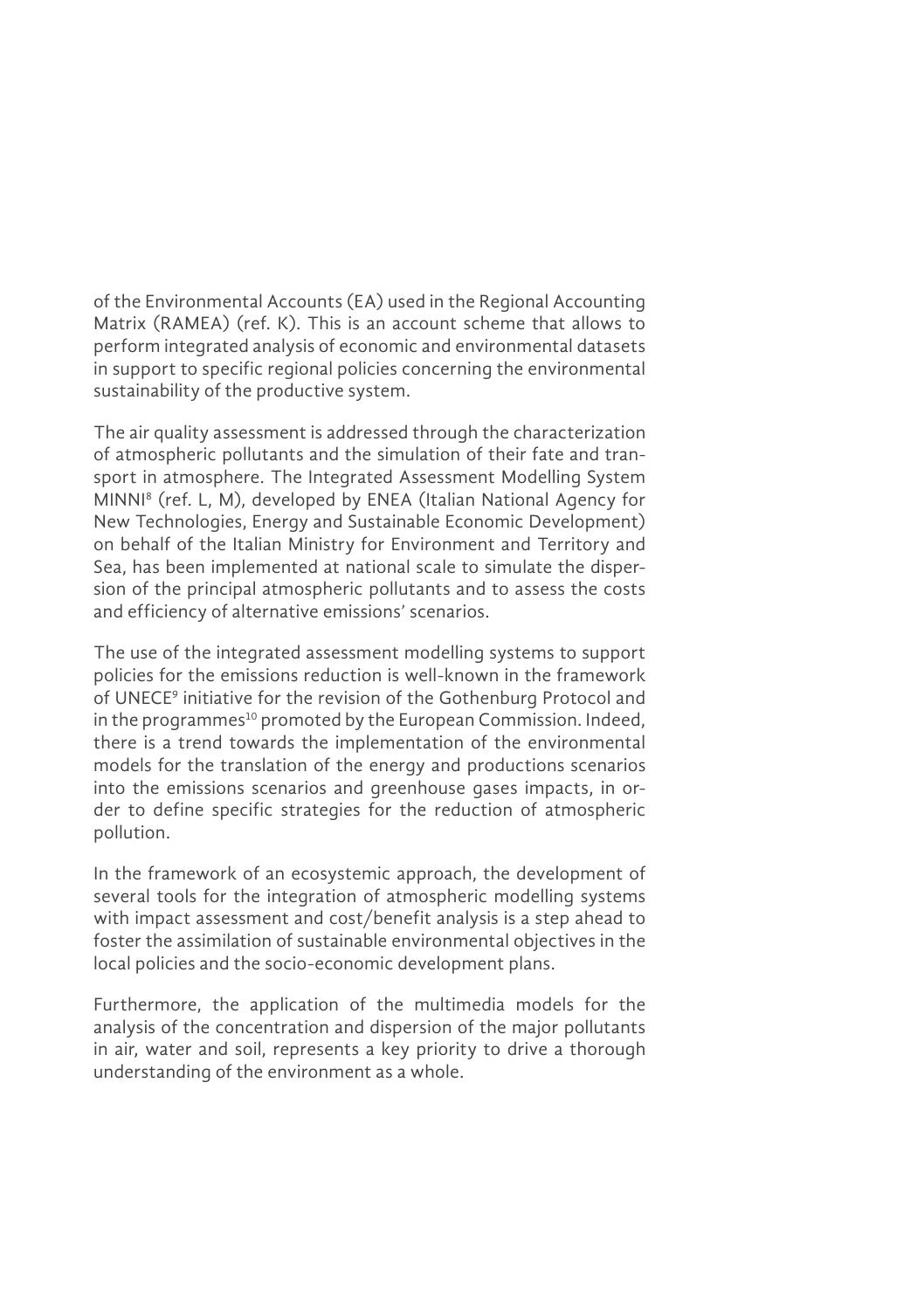## **3.** Tools for the environmental management and certifications

**Sustainable development indicators** (SDI) have the potential to turn the generic concept of sustainability into action. Though there are disagreements among those from different disciplines (and influenced by different political beliefs about the nature of the good society), these disciplines and international organizations have each offered measures or indicators of how to measure the concept.

While sustainability indicators, indices and reporting systems gained growing popularity in both the public and private sectors, their effectiveness in influencing actual policy and practices often remains limited.

A large and still growing number of attempts to create aggregate measures of various aspects of sustainability created a stable of indices that provide a more nuanced perspective on development than economic aggregates such as GDP (see the next paragraph).

At the heart of the debate over different indicators are not only different disciplinary approaches but also different views of development. Some indicators reflect the ideology of globalization and urbanization that seek to define and measure progress on whether different countries or cultures agree to accept industrial technologies in their eco-systems. Other approaches, like those that start from international treaties on cultural rights of indigenous peoples to maintain traditional cultures, measure the ability of those cultures to maintain their traditions within their eco-systems at whatever level of productivity they choose.<sup>11</sup>

A kind of successful indicators on which have captured the researcher's interest are the "**footprint Indicators**".

The ecological footprint is a measure of human demand on the Earth's ecosystems. It is a standardized measure of demand for natural capital that may be contrasted with the planet's ecological capacity to regenerate. It represents the amount of biologically productive land and sea area necessary to supply the resources a human population consumes, and to assimilate associated waste. This approach can also be applied to an activity such as the manufacturing of a product or driving of a car. $12$ 

The more used definition of the carbon footprint is: "A measure of the total amount of carbon dioxide (CO $_{_2}$ ) and methane (CH $_{_4}$ ) emissions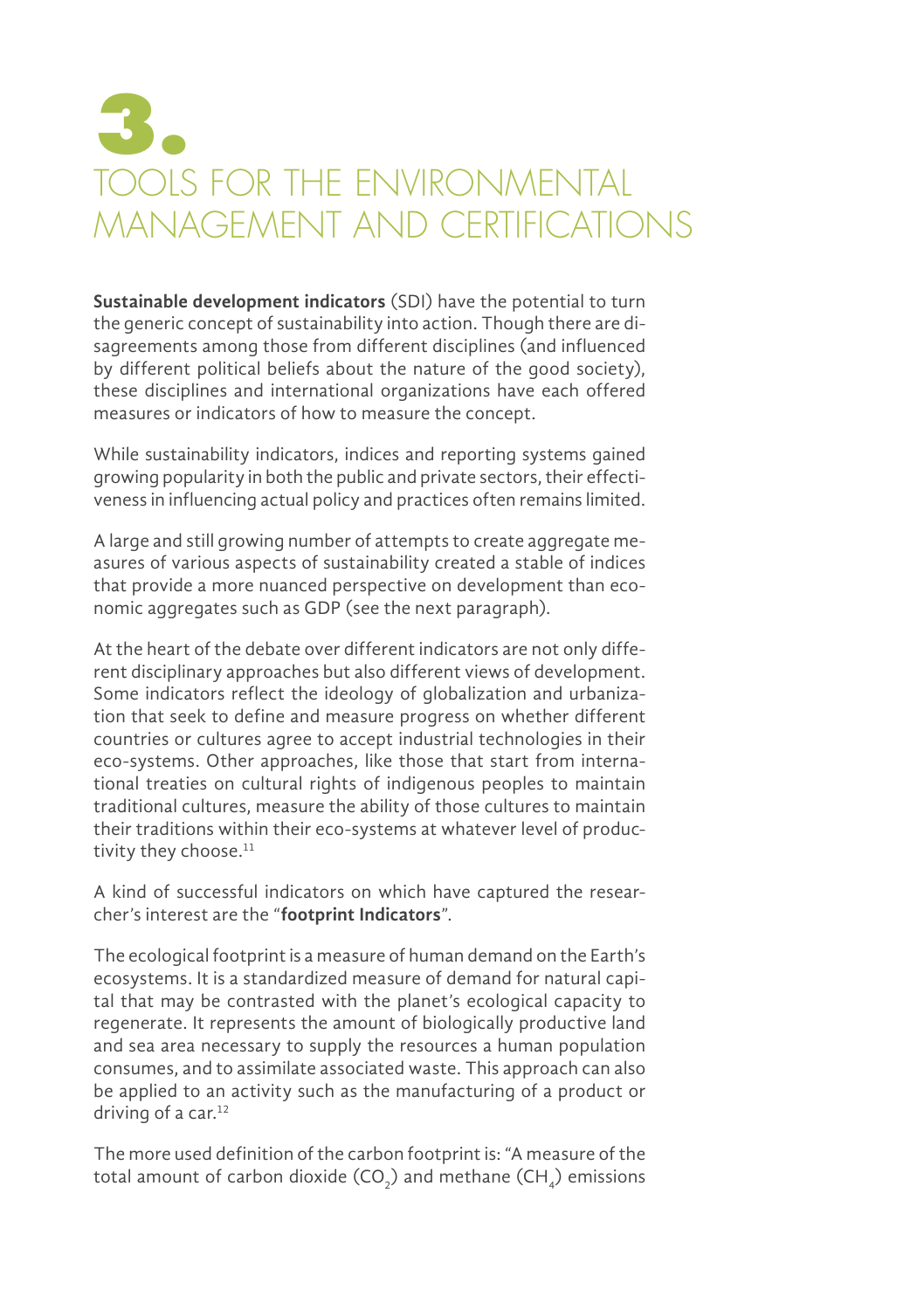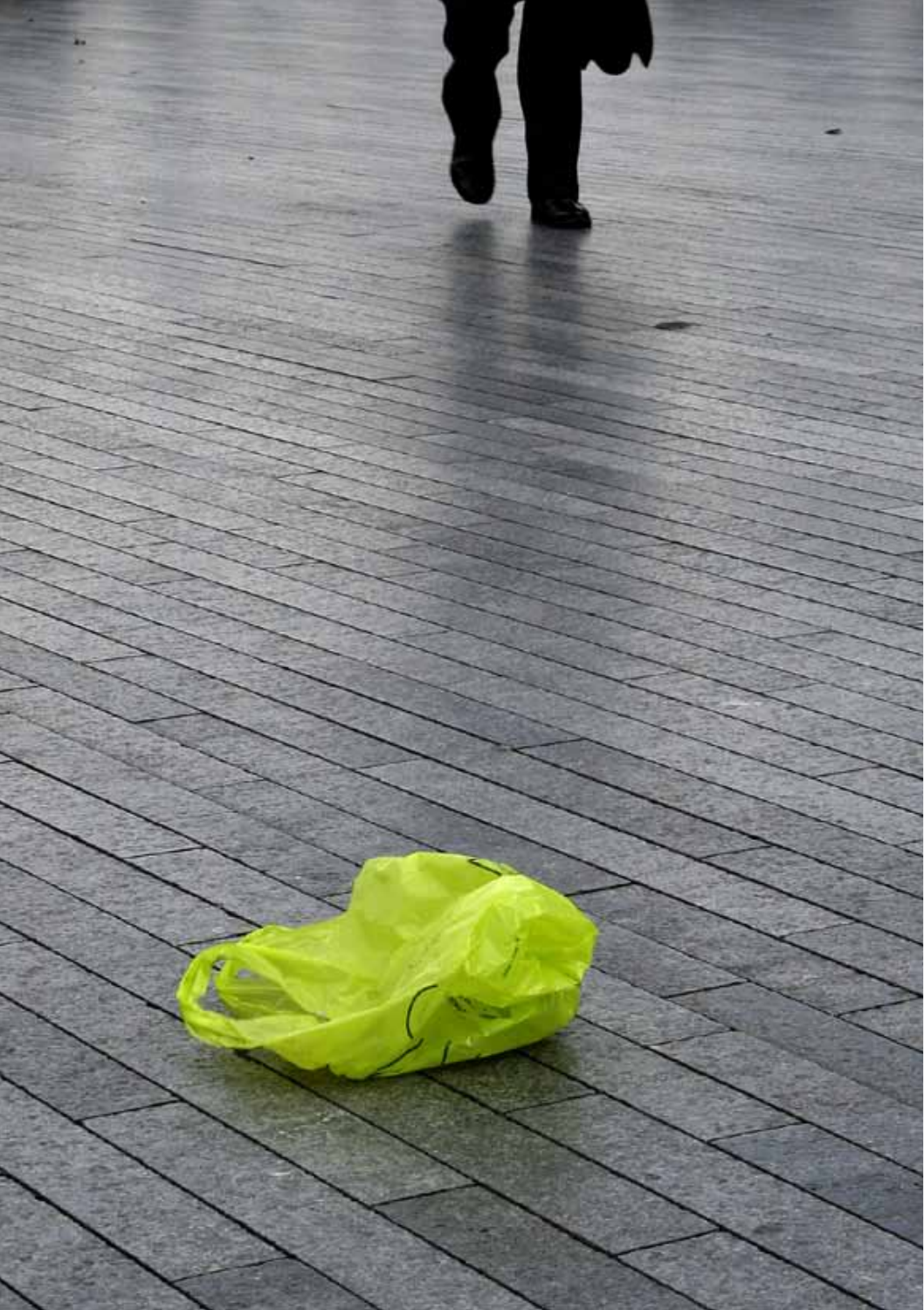of a defined population, system or activity, considering all relevant sources, sinks and storage within the spatial and temporal boundary of the population, system or activity of interest. Calculated as carbon dioxide equivalent (CO<sub>2</sub>e) using the relevant 100-year global warming potential (GWP100)." Greenhouse gases can be emitted through transport, land clearance, and the production and consumption of food, fuels, manufactured goods, materials, wood, roads, buildings, and services.

The concept name of the **carbon footprint** originates from ecological footprint. However, carbon footprints are much more specific than ecological footprints since they measure direct emissions of gasses that cause climate change into the atmosphere. $^{13}$ 

The **water footprint** of an individual, community or business is defined as the total volume of freshwater used to produce the goods and services consumed by the individual or community or produced by the business. Water use is measured in water volume consumed (evaporated) and/or polluted per unit of time. A water footprint can be calculated for any well-defined group of consumers (e.g., an individual, family, village, city, province, state or nation) or producers (e.g., a public organization, private enterprise or economic sector). The water footprint is a geographically explicit indicator, not only showing volumes of water use and pollution, but also the locations. However, the water footprint does not provide information on how the embedded water negatively or positively affects local water resources, ecosystems and livelihoods (ref. N).<sup>14</sup>

One of the most recent indicators, it gives an indication of potential risk posed by a product based on its chemical composition, the human and ecological hazard properties of the ingredients, and the exposure potential of the ingredients during its life cycle.

Currently, the methods for determining a **chemical footprint** are underdeveloped, leaving suppliers with no industry standard approach. With the input of stakeholders, a standard can be developed. Ultimately, chemical footprint analysis should include a comprehensive quantification of the chemicals used, consumed, produced, or modified throughout the life cycle of the product of interest, and the risks posed, such that manufacturers can make informed decisions regar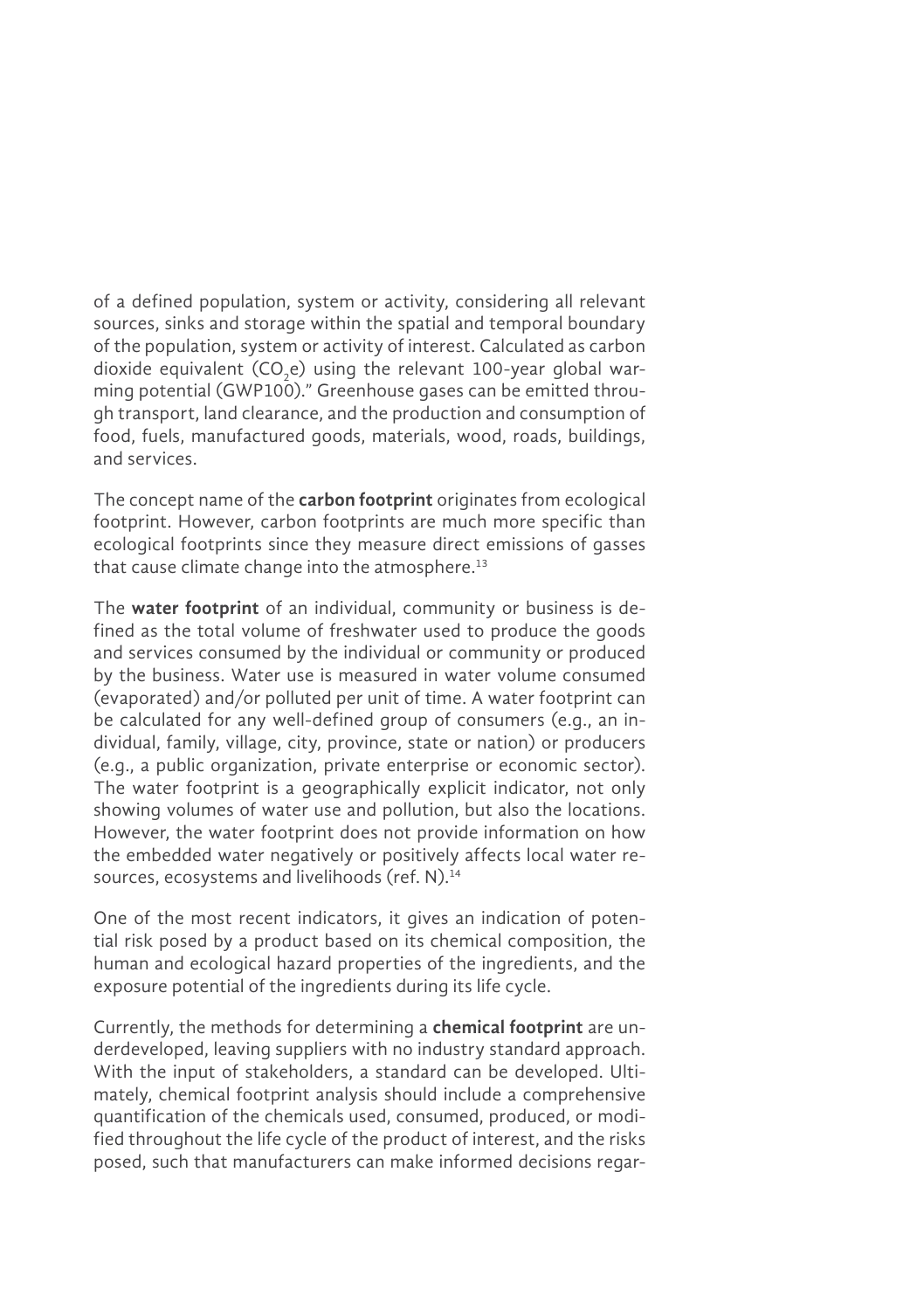ding the chemicals they use. For some products this will be a monumental undertaking, but the stakes are high for both suppliers and manufacturers, making it well worth the effort to establish a transparent and risk-based approach to this up and coming environmental performance metric.15

**Environmental Accounts**, the most diffused tool for a sustainable governance, has been developed to introduce environmental considerations in statistics measuring the economy and take into account environment in public strategies and politic decisions, i.e. it is the tool established in order to identify environmental aspects in human activities and improve the sustainability of adopted politics. In particular, environmental accounts can be used to analyse the impact of current Consumption and Production patterns on natural resources and the environment and the effects of economic policy measures.

Much effort has been put into harmonising environmental accounts across Europe, including links to other areas of statistics as well as harmonised concepts and compilation guidelines to improve comparability and timeliness.

More than this, the accounts are a very slow and timing process due to the need of historical data series, and so an expensive and challenging process, unsustainable for a lot of countries.

Recently, the "Beyond GDP initiative", aiming at the development of indicators as appealing as GDP but more inclusive of environmental and social aspects of human well-being and progress, has given a strong push for the development of more effective environmental accounts and Regulation (EU) 691/2011 (ref. O) which provides a legal framework for harmonised data collection as well as for future expansion with different modules when they become methodologically mature.<sup>16</sup>

A revised version of the "System of Environmental-Economic Accounts (SEEA)" was adopted by the UN Statistical Commission in February 2012 as an international standard for use throughout the world (organised by the United Nations Committee of Experts on Environmental-Economic Accounting (UNCEEA) together with technical expert groups: London Group, the European Commission, the International Monetary Fund, OECD and the World Bank).<sup>17</sup>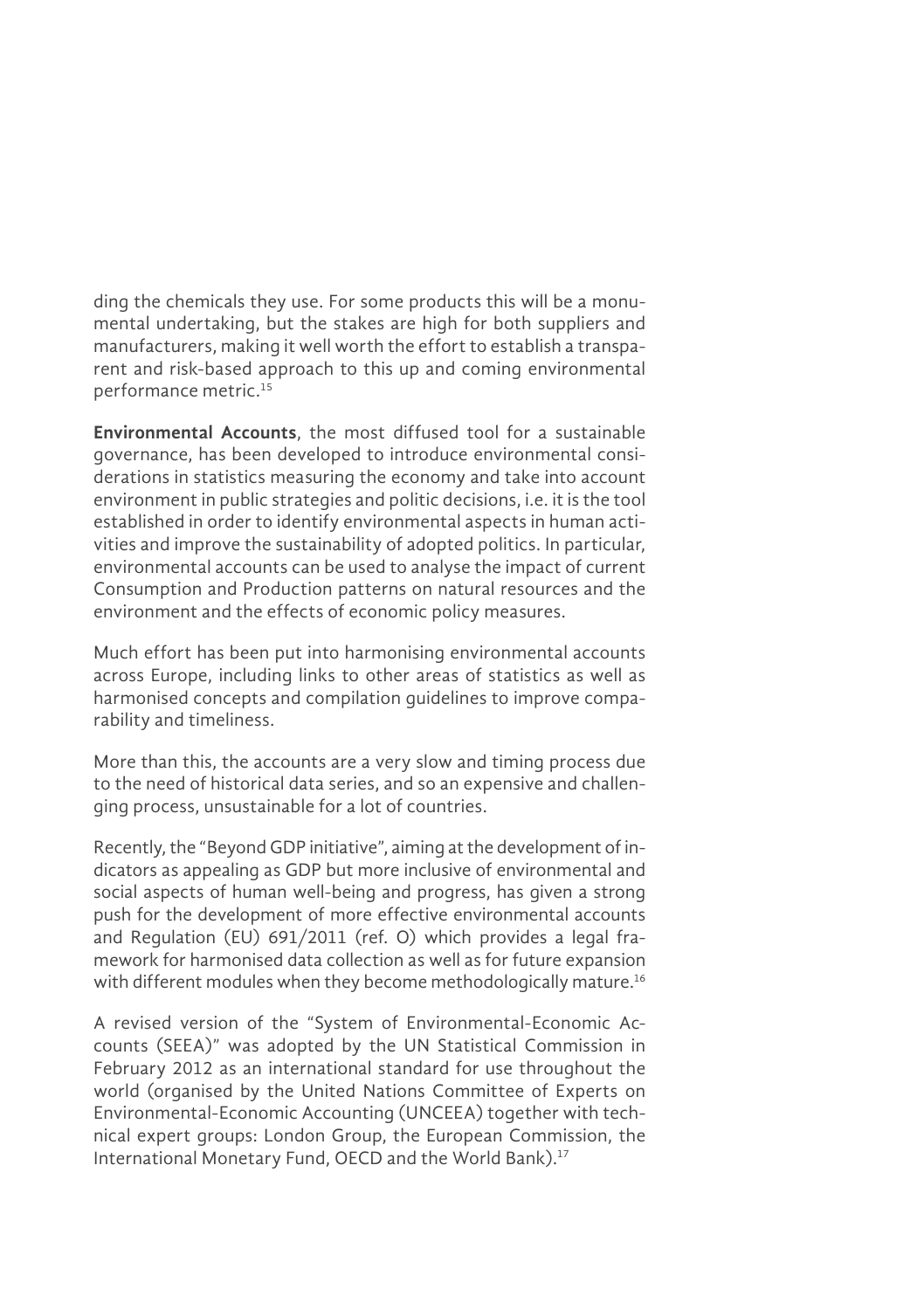The **Management Systems (Environmental, Energy, etc.)** have been demonstrated to be the most successful tool in Sustainable Development path. They are the most diffused and effective tools, among the voluntary ones, and their implementation has not decreased also during the present economic crisis. This is probably due to both the fact it is the best operative and strategic tool able to continuously improve environmental performances of an organization and to the great visibility related with environmental systems certifications (regulated by ISO 14001, EMAS (ref. P), ISO 50001, etc.). Scientific interest for certification tools is increased due to the business potentialities and the possible integration with recent Energy Management Systems, in the spotlight at the moment for the great world attention paid to the energy problems.

Many approaches to environmental protection continue to be based on end-of-pipe solutions, focused on a single medium (air, water, soil), a single stage in the product's life cycle (production, use, disposal), or a single issue (e.g., individual chemical limits). These strategies do not always lead to an overall reduction in environmental impacts. Implemented changes could lead to unexpected impacts elsewhere in the product's life cycle. Thus, there may be a shift of the burden to other phases of the life cycle or to other regions of the world or to different kind of impacts. Hence the need to use a **Life Cycle Thinking (LCT) approach** and related life cycle based methods.

**LCA** and other **life cycle-based methods** offer a well-defined basis, which however needs to be coupled and/or integrated with inputs from other domains of knowledge. Such an assessment is in fact quite challenging for three main reasons. Firstly, emergent technologies like nanotechnologies deliver products which often are not end products, but can be applied to a quite broad range of (unforeseen) applications.

Secondly, many of these technologies are at laboratory scale and thus data availability and scale up effects are open questions which strongly affect the assessment. Finally, rebound effects may occur, when the increased benefit/efficiency gained by the new technology is partly spoilt or turned into a loss (ref. Q).

LCA is also at the basis of systems and tools supporting environmental management like as EPD (Environmental Product Declaration (ref.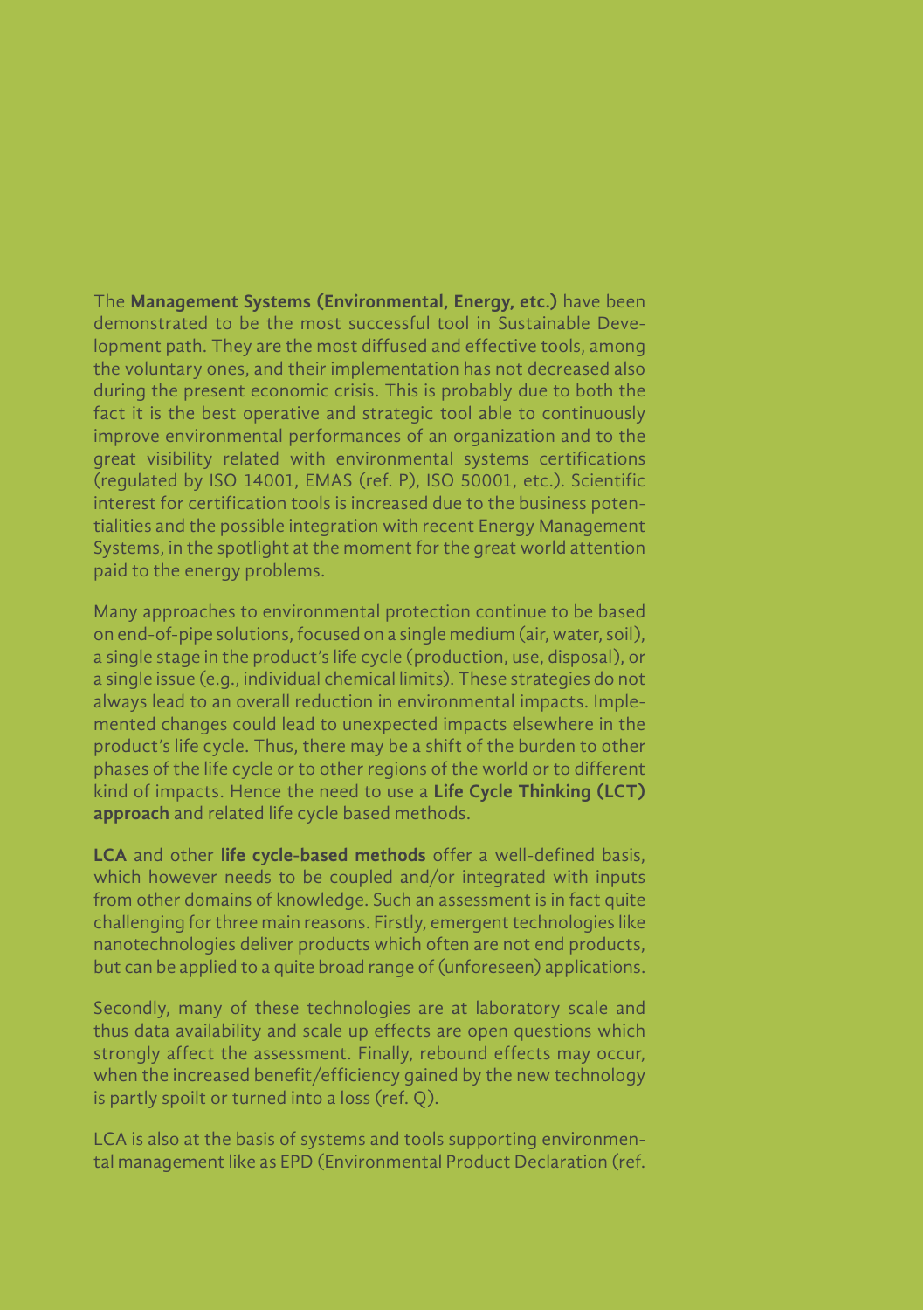R)), supported by ISO 14020, or the voluntary European Ecolabel (ref. S), which help identifying products and services with a reduced environmental impact throughout their life cycle, from the extraction of raw material through to production, use and disposal.

**A Sustainable Industrial Area (SIA)** has technical and organizational requirements able to minimize and manage environmental pressures and taking into account also social and economic aspects and problems. You can find a lot of experiences all over the world but with different nomenclature (APEA (Ecologically Equipped Productive Area), AEA (Ecologically Equipped Area), Eco-Industrial Park (EIP), etc.) and, often, with different characteristics applied (sustainable industrial buildings, centralized infrastructures and innovative services: shared plants, IT services, environmental management services, environmental management systems and certifications, etc.). The crucial economic crisis has focused attention on SIAs; but there are some difficulties; in Italy, for example, also if a national law (D. Lgs. 112/98, art. 26) exists, the Regions have often differently applied it. So the main research objective is to establish a minimum set of relevant requirements to be satisfied by SIAs and try to standardize and diffuse a common management model, which allows flexible and comparable applications in different Regions and Countries (ref. T,  $U$ )<sup>18</sup>.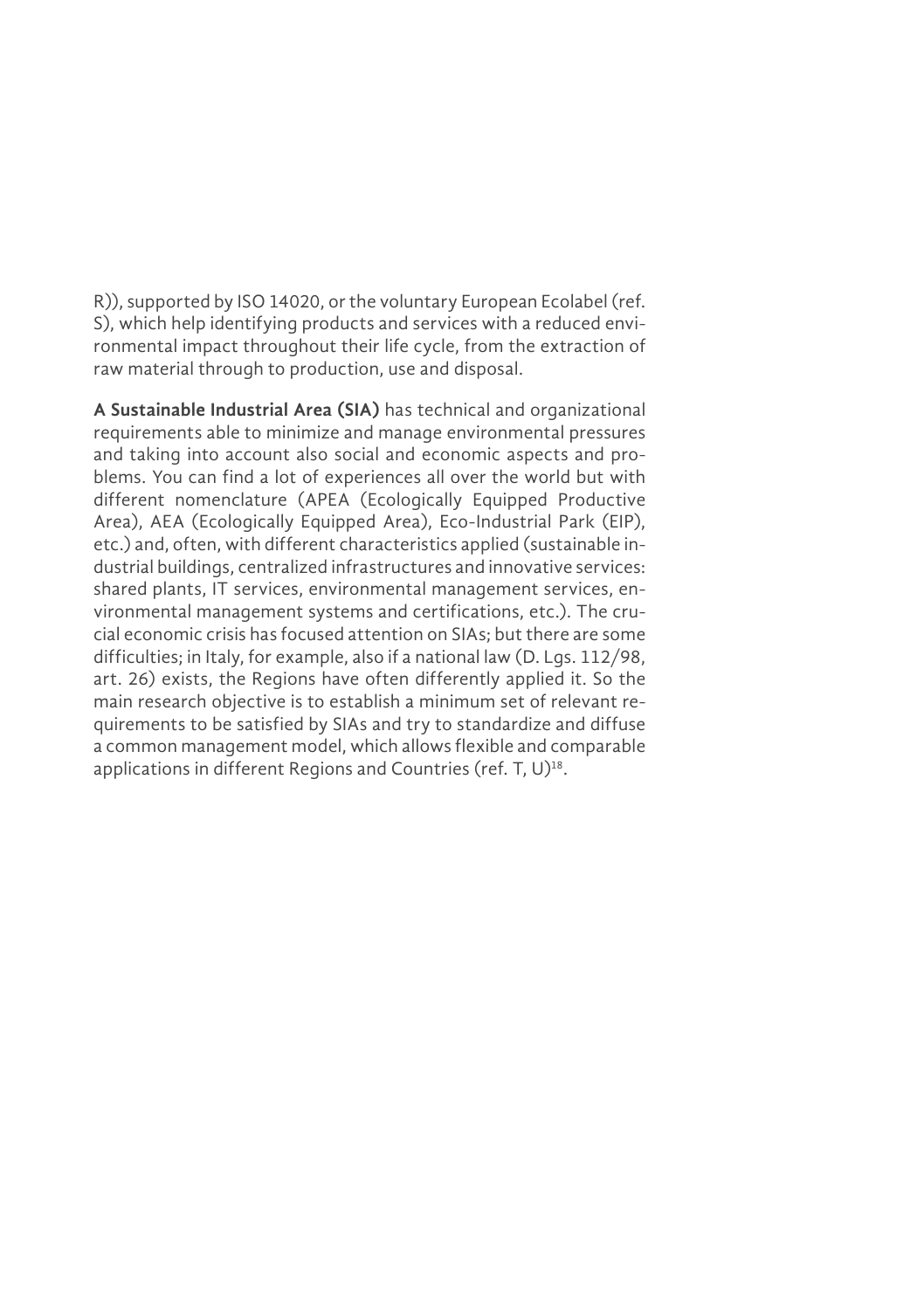# **4.** Tools for the sustainable design

In the last years, a lot of public and politic attention has been paid in order to establish **Sustainable Consumption and Production** (SCP)<sup>19</sup>. In 2008 the European Commission presented the "Sustainable Consumption and Production and Sustainable Industrial Policy (SCP/SIP) Action Plan" that includes a series of proposals on sustainable consumption and production that will contribute to improving the environmental performance of products and increase the demand for more sustainable goods and production technologies. It also seeks to encourage EU industry to take advantage of opportunities to innovate.

In order to realize more sustainable products during the last years have been developed methodologies of **Ecodesign**, process integrated within the design and development aiming to reduce environmental impacts and continually to improve the environmental performance of the products, throughout their life cycle from raw material extraction to end of life.

The recent ISO 14006 is a guideline which helps incorporating ecodesign in production, in an organization having already an Environmental Management System. In order to carry out ecodesign in a systematic and manageable way, it is intended that organizations implement an appropriate process and then have, or have access to, the necessary competence to carry out and manage this process. An ecodesign process takes place within an organization's design and development area, and it is here that the knowledge required in carrying out and managing ecodesign is to be found.

However, when it is intended that ecodesign be carried out under the umbrella of an environmental management system (EMS), then the person responsible for the EMS needs to have an understanding of what this process is and how it is going to be managed and controlled. In this way, the integrity of the EMS is not jeopardized and the environmental objectives for the products can be achieved (ISO 14006) (ref. V, W).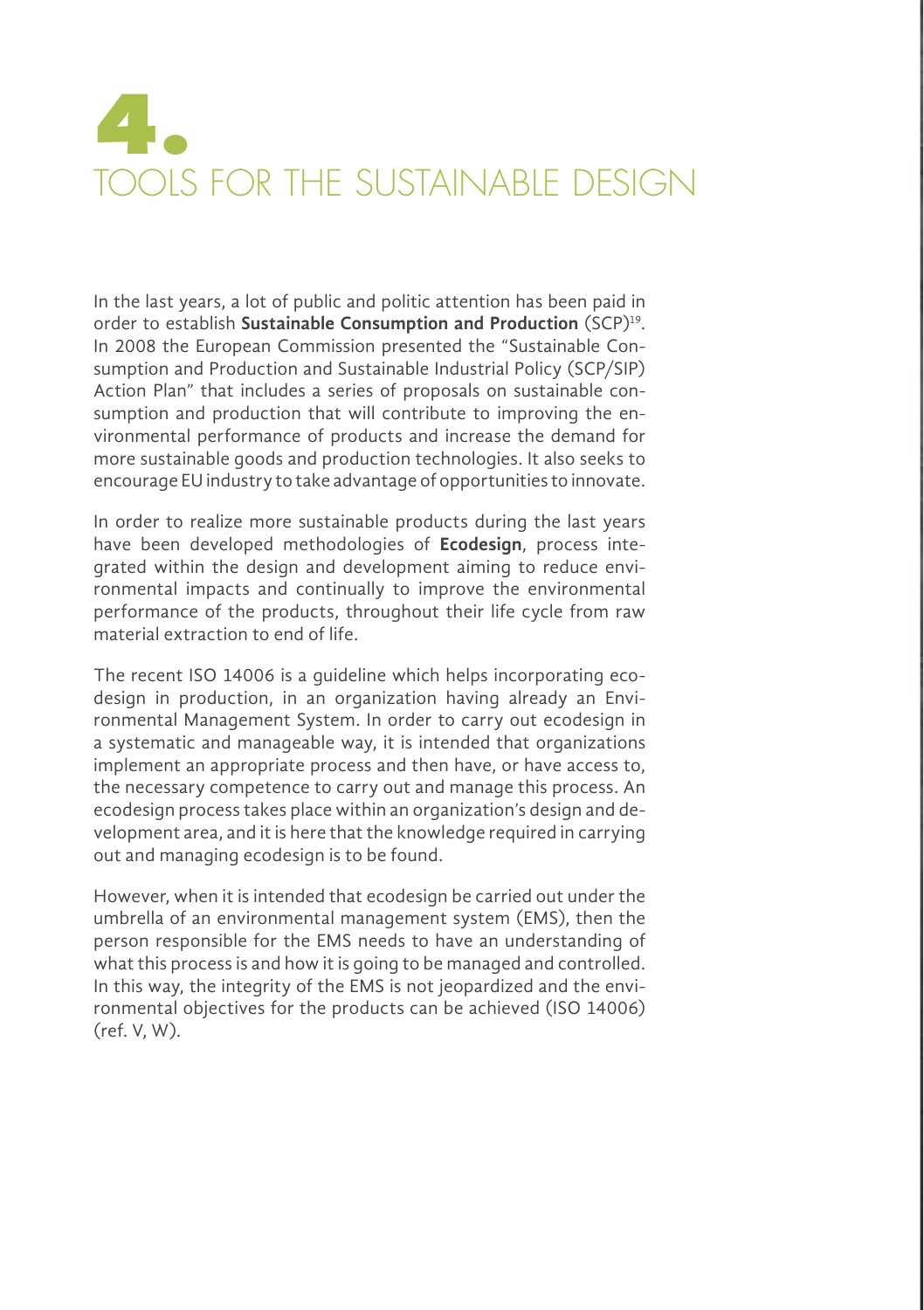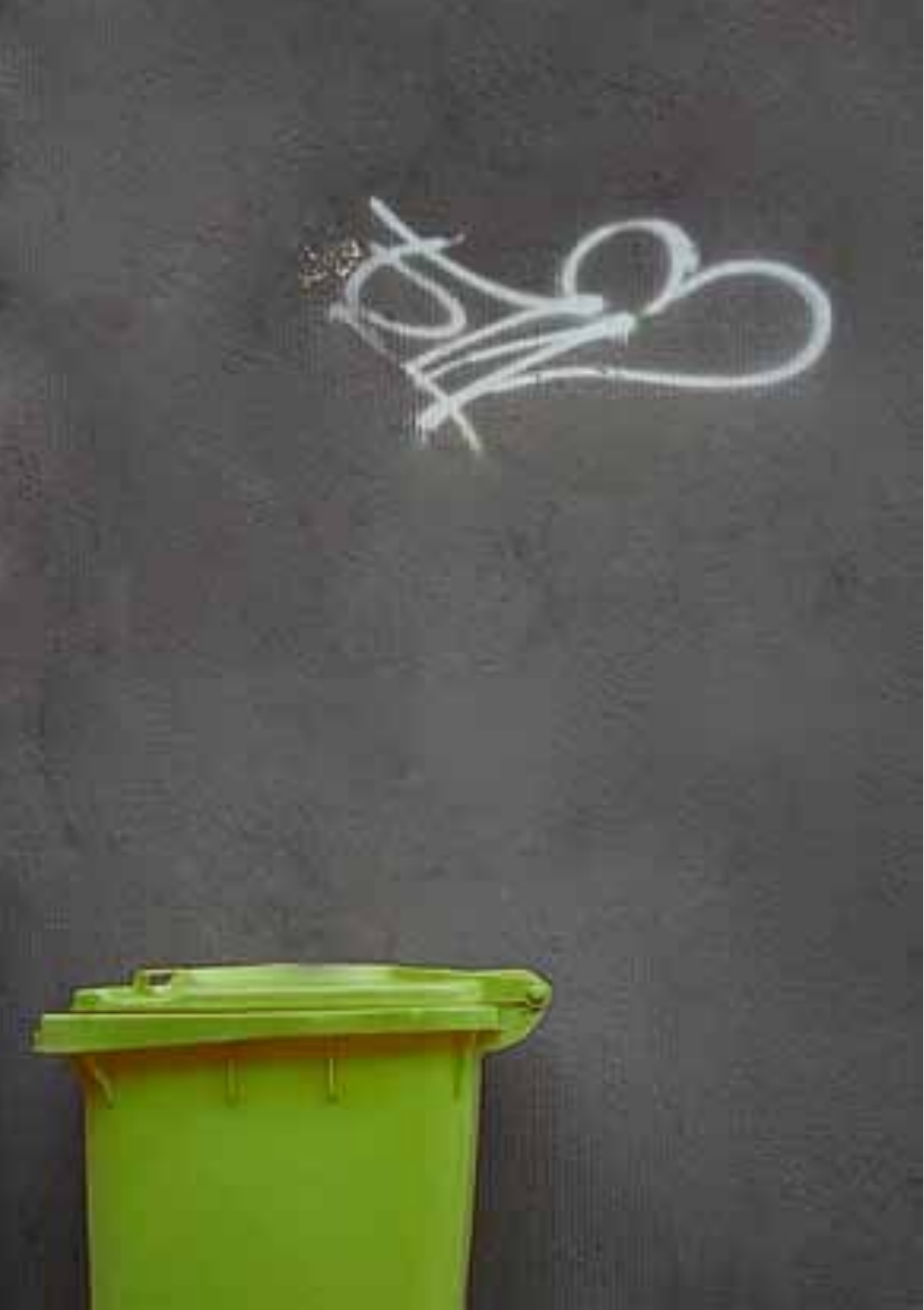#### REFERENCES

- A. *UN General Assembly*, Resolution adopted by the General Assembly 66/288. The future we want, 2012.
- B. *Council of the European Union*, Conclusions on Rio+20: otcome and follow-up to the UNCSD 2012 Summit, Luxembourg, 25 October 2012.
- C. *European Commission COM(2008) 397 final*, Communication from the Commission to the European Parliament, the Council, the European Economic and Social Committee and the Committee of the regions on the Sustainable Consumption and Production and Sustainable Industrial Policy Action Plan, July 2008.
- D. *European Commission COM(2008) 400 final*, Public procurement for a better environment, July 2008.
- E. *European Commission*, Environment, GPP: http://ec.europa.eu/environment/gpp/index\_en.htm.
- F. *European Commission*, Environment, the European Criteria: http://ec.europa.eu/environment/gpp/gpp\_criteria\_en.htm.
- G. *Italian Ministry for Environment and Territory and Sea*, Decree n. 135, Approvazione del Piano d'azione per la sostenibilità ambientale dei consumi nel settore della pubblica amministrazione, 11 aprile 2008.
- H. *Italian Ministry for Environment and Territory and Sea*, the Italian criteria: http://www.dsa.minambiente.it/gpp/page.asp?id=79.
- I. *UNEP-SETAC Life Cycle Initiative LCI*. http://www.unep.fr/scp/lcinitiative/.

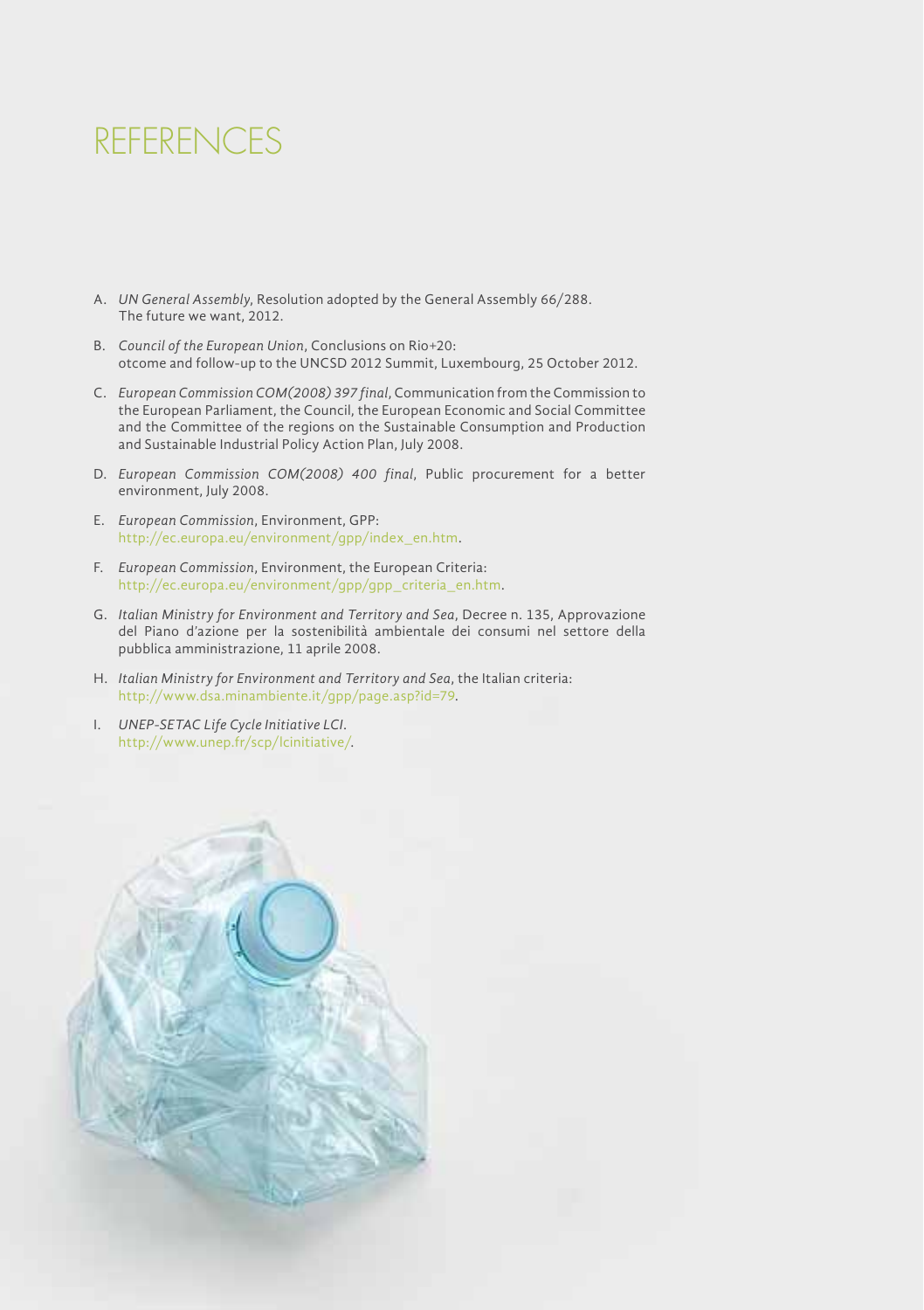- J. *Joint Research Centre European Platform on LCA*. http://lct.jrc.ec.europa.eu/.
- K. *Bonazzi E., Sansoni M.,* (2010) "Fare i conti con l'ambiente, le matrici NAMEA E RAMEA" ecoscienza Numero 2.
- L. *Zanini G., Mircea M., Briganti G., Cappelletti A., Pederzoli A., Vitali L., Pace G., Marri P., Silibello C., Finardi S., Calori G.*, (2010) "Modeling Air Quality over Italy with MINNI Atmospheric Modeling System: from Regional to Local Scale" (2010) Proceedings of 31st NATO/SPS International Technical Meeting on Air Pollution Modelling and its Application held 27 September - 1 October, 2010 in Torino, Italy.
- M. *D'Elia, I., Bencardino, M., Ciancarella, L., Contaldi, M., Vialetto, G.* (2009) "Technical and Non-Technical Measures for air pollution emission reduction: The integrated assessment of the regional Air Quality Management Plans through the Italian national model" Atmospheric Environment 43 (39), pp. 6182-6189.
- N. *Hoekstra, A.Y., Chapagain, A.K., Aldaya, M.M., Mekonnen, M.M.,* 2009. Water Footprint Manual: State of the Art 2009. Water Footprint Network, Enschede, The Netherlands. 2009.
- O. *REGULATION (EU) No 691/2011 OF THE EUROPEAN PARLIAMENT AND OF THE COUNCIL* of 6 July 2011 on "European environmental economic accounts" (Text with EEA relevance), 2011.
- P. *EMAS*, http://ec.europa.eu/environment/emas/about/summary\_en.htm.
- Q. *G. Barberio, L. Rigamonti, A. Zamagni*, edited by, What is sustainable technology? The role of life cycle-based methods in addressing challenges of sustainability assessment of technologies, Roma, ENEA, September 27th, 2012.
- R. *EPD*, www.environdec.com
- S. *E.C. DG Environment* http://ec.europa.eu/environment/ecolabel/index\_en.htm.
- T. *A. Dominici Loprieno, R. Preka, M. Tarantini, M. Litido, A. Zamagni,* "Promoting innovation and sustainability in Mediterranean industrial areas: the MEID managing model", in Proceedings of 18th IGWT Symposium-Technology and Innovation for a Sustainable Future: a Commodity Science Perspective, ISBN 978-88-8286-269-5, Rome, 24-28 settembre 2012.
- U. *R. Preka, A. Dominici Loprieno, M. Tarantini, M. Litido,* "Mediterranean Sustainable Industrial Areas: which development potentials?", in Proceedings of MOTSP 2012, Management of Technology - Step to Sustainable Production, 4th International Scientific Conference, ISSN 1847-6880, p. 418-425, Zadar, Croatia, 14-16 Giugno 2012.
- V. *Brezet, H. and van Hemel, C.,* Editors, 1997. ECODESIGN a promising approach to sustainable production and consumption, United Nations Publication, UNEP, Paris, France.
- W. *ISO 14006:2011, Environmental Management Systems* Guidelines for incorporating ecodesign, 2011.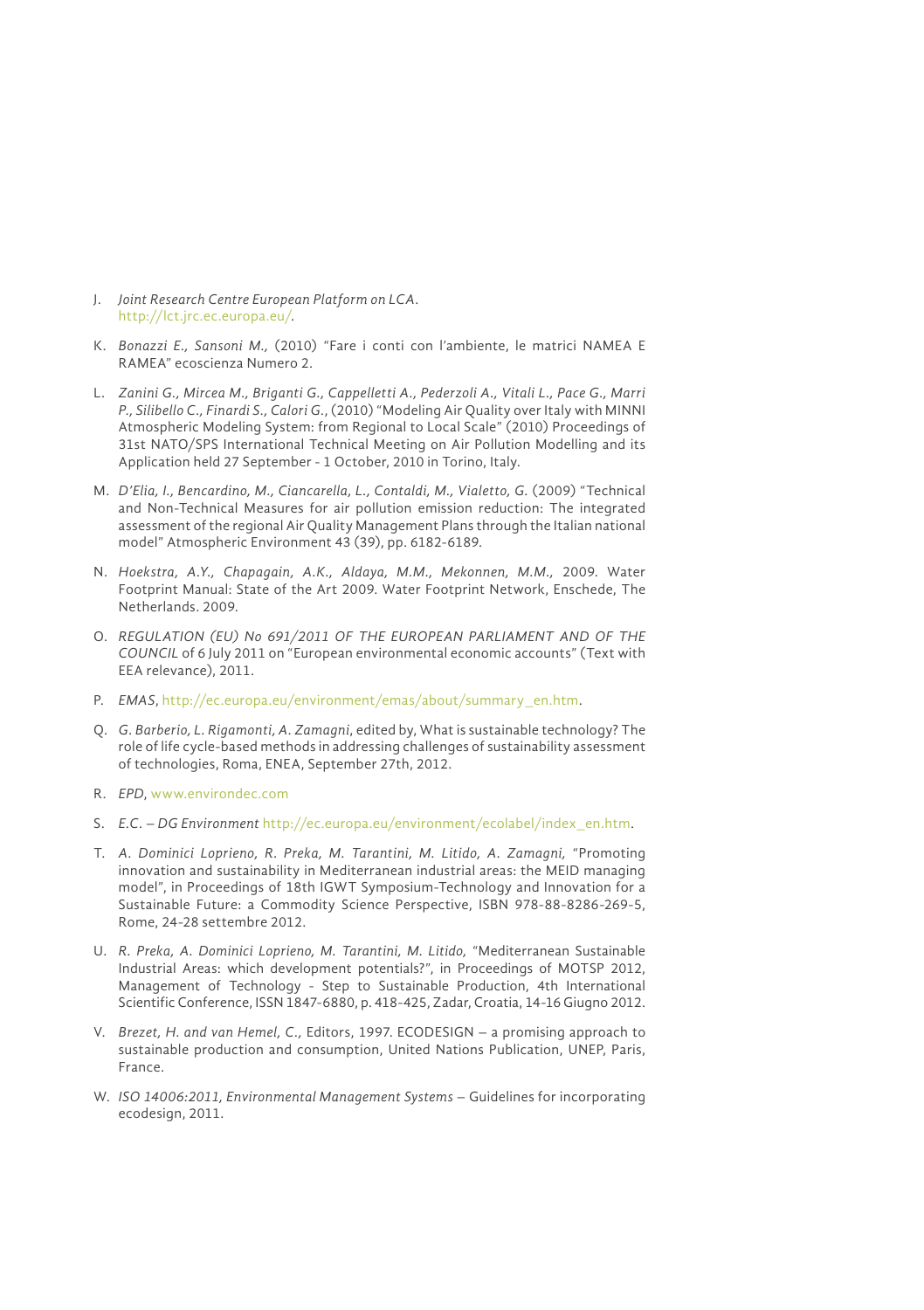#### $J\cap TE$

1. UNEP (2011) Towards a Green Economy: Pathways to sustainable Development and Poverty Eradication-A synthesis for Policy Makers. www.unep.org/greeneconomy.

- 2. http://www.earthsummit2012.org/
- 3. http://www.unep.fr/scp/marrakech/10yfp.htm

4. Council of the European Union, Improving environmental policy instruments. Council conclusions, Brussels, December 21th, 2010.

- 5. www.iso.org -UNI (Ente Nazionale Italiano di UNIficazione, www.uni.com).
- 6. United Nations Environment Programme http:// www.unep.org
- 7. Society of Environmental Toxicology and Chemistry http:// www.setac.org
- 8. http:// www.minni.org
- 9. United Nation Economic Commission for Europe http:// www.unece.org
- 10. http://www.airclim.org/policy/sub6\_10.php
- 11. http://epp.eurostat.ec.europa.eu/portal/page/portal/sdi/indicators
- 12. http://www.footprintnetwork.org/en/index.php/GFN/
- 13. http://www.footprintnetwork.org/it/index.php/gfn/page/carbon\_footprint/
- 14. http://www.waterfootprint.org/?page=files/home

15. From J. Panko, K. Hitchcock, Chemical Footprint. Assuring product sustainability, 12 EM, December 2011

16. http://www.beyond-gdp.eu/

17. http://epp.eurostat.ec.europa.eu/portal/page/portal/environmental\_accounts/ introduction and https://unstats.un.org/unsd/envaccounting/seea.asp

- 18. See the project site www.medmeid.eu
- 19. http://ec.europa.eu/environment/eussd/escp\_en.htm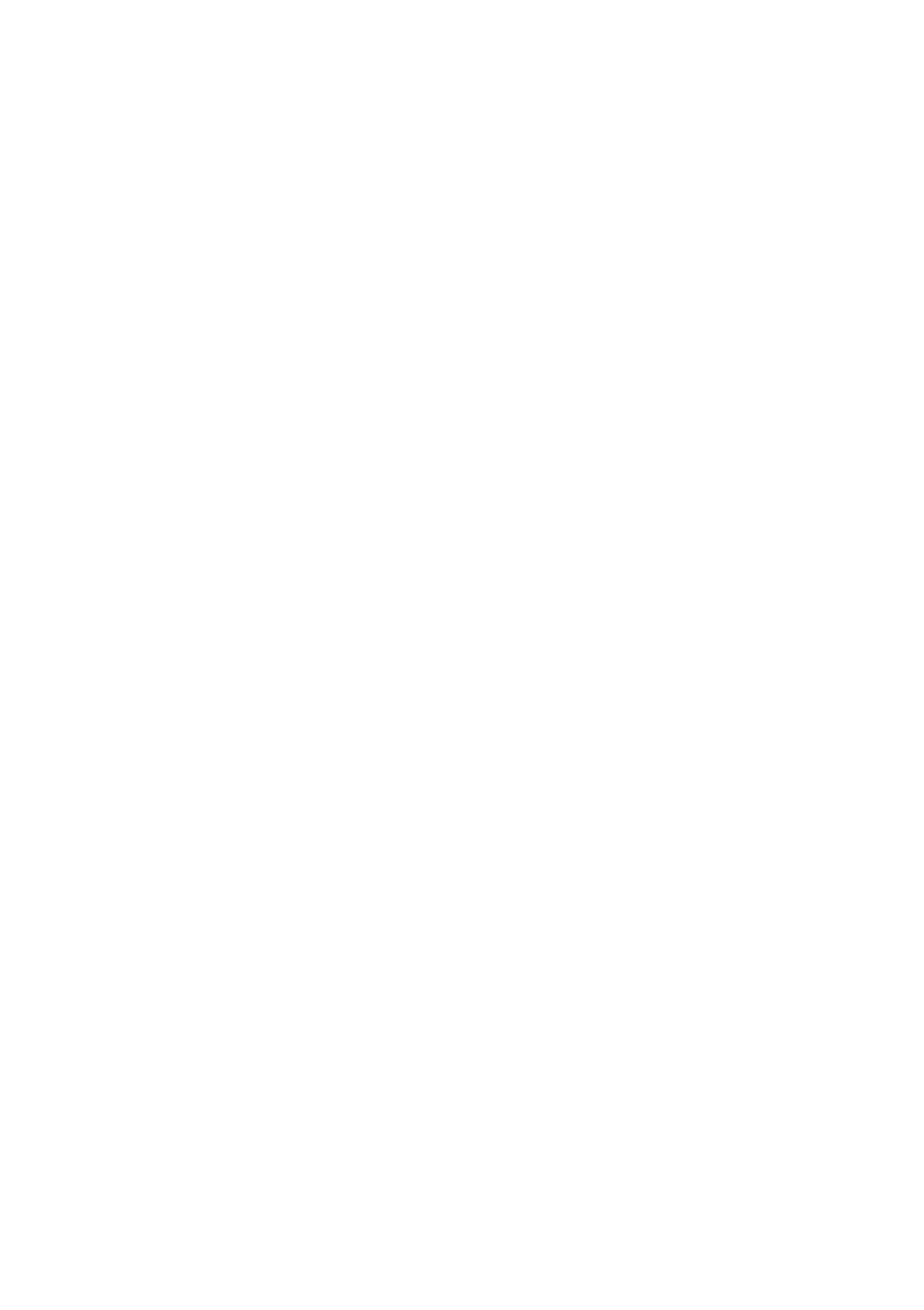graphic design and printing **www.musicanti.eu**